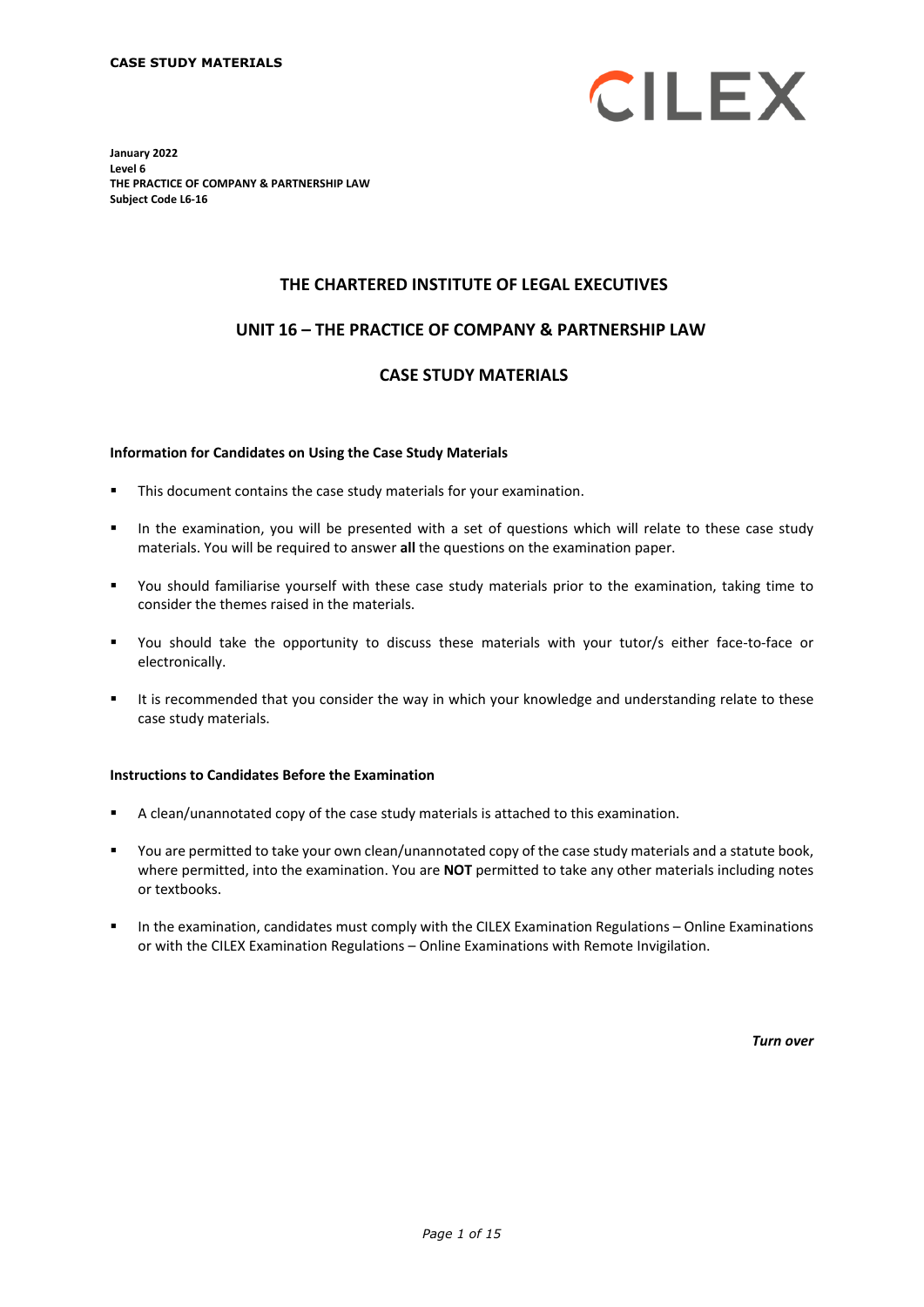#### **CASE STUDY MATERIALS ADVANCE INSTRUCTIONS TO CANDIDATES**

You work in the Corporate Department of Kempstons LLP, Solicitors, The Manor House, Bedford, MK42 7AB.

You arrive at work to find the following memo from your supervising partner awaiting your attention:

# **KEMPSTONS LLP**

# **INTERNAL MEMORANDUM**

**To:** Trainee Lawyer

**From:** Joanna Milligan

**Date:** [Today's date]

**Matter:** Floris and Smyth Sparkle Cleaning (trading as Sparkle Cleaning)

I have a meeting with Abigail Floris in a few weeks and would like your assistance with the preparation. Abigail established a cleaning business with Demi Smyth. A few years ago, their partnership arrangements were formalised when Hugo Eaton joined the business.

Our meeting will relate to the provision of advice to Floris and Smyth Sparkle Cleaning (Sparkle Cleaning). I have had a brief conversation with Abigail. The details are sketchy at the moment – see my attendance note [**Document 1**]. Given that this potentially involves private equity, I have attached details of one of our shelf companies [**Document 2**]. Abigail has since provided an update on matters [**Document 3**] and a copy of the current partnership agreement [**Document 4**], but not a copy of the draft business accounts. Please brief yourself on the attached documents and prepare accordingly, so that you may assist.

## *Joanna*

You find the following documents attached to the memo:

| <b>DOCUMENT 1</b> | Attendance note (File of Floris and Smyth Sparkle Cleaning (trading as<br>Sparkle Cleaning)) |
|-------------------|----------------------------------------------------------------------------------------------|
| <b>DOCUMENT 2</b> | Company Search (Kempston Shelf Co 201505 Limited)                                            |
| <b>DOCUMENT 3</b> | Email (File of Floris and Smyth Sparkle Cleaning (trading as Sparkle<br>Cleaning))           |
| <b>DOCUMENT 4</b> | Partnership Deed, Floris and Smyth Sparkle Cleaning (trading as Sparkle<br>Cleaning)         |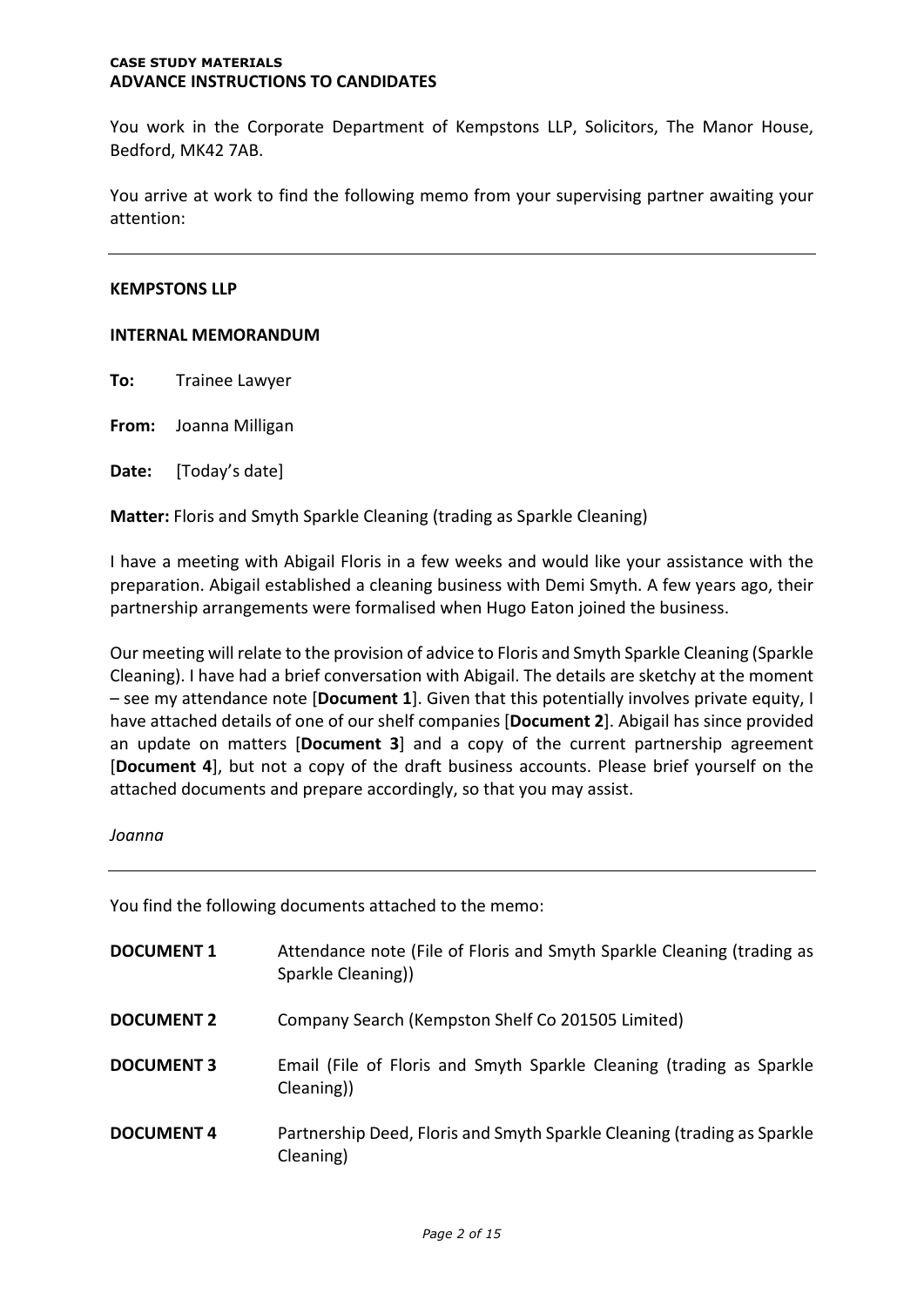# **DOCUMENT 1**

# **ATTENDANCE NOTE**

**Date:** [Today's date]

**Reference:** JM.TLE/FSCP 3420

**Fee Earner:** Joanna Milligan (JM)

**Client:** Abigail Floris (AF)

**Matter:** Floris and Smyth Sparkle Cleaning (trading as Sparkle Cleaning)

Telephone call from AF.

AF explained that, since she and Demi Smyth (DS) went into business with Hugo Eaton (HE), they have been expanding their presence. Apparently, HE's background is in marketing, and his remit in the partnership is to refocus the marketing and online aspects of the business. AF and DS focus on client customer development and client relations respectively.

The last 18 months have been tough for the business, given the various measures put in place due to Covid-19. This has caused the business focus to change from small-scale commercial customers to both larger corporate and even domestic cleaning – with the increase in homeworking, the business has expanded into providing Covid-safe cleaning services to the commercial and domestic markets. In addition to the existing partners, they have increased their payroll, such that they now have nearly 30 employees (both part-time and full-time).

They have been doing sufficiently well to have generated interest from PNY Investments, a private equity house, who have seen the potential and wish to invest and help expand the business further. AF and DS are keen that they should explore this option. HE is apparently reticent about the manner in which such private equity houses operate, and the relationship with HE has become rather difficult in recent months.

AF did not wish to go into any more detail, as she was expecting a call from her contact at PNY Investments, but asked for a meeting to discuss the potential implications, etc. I agreed that I would make myself available.

AF agreed to forward a copy of the current partnership agreement for Sparkle Cleaning [**Document 4**]. I also asked whether AF had Sparkle Cleaning's latest business accounts; these are being prepared but are not available just yet.

Time in attendance: 15 minutes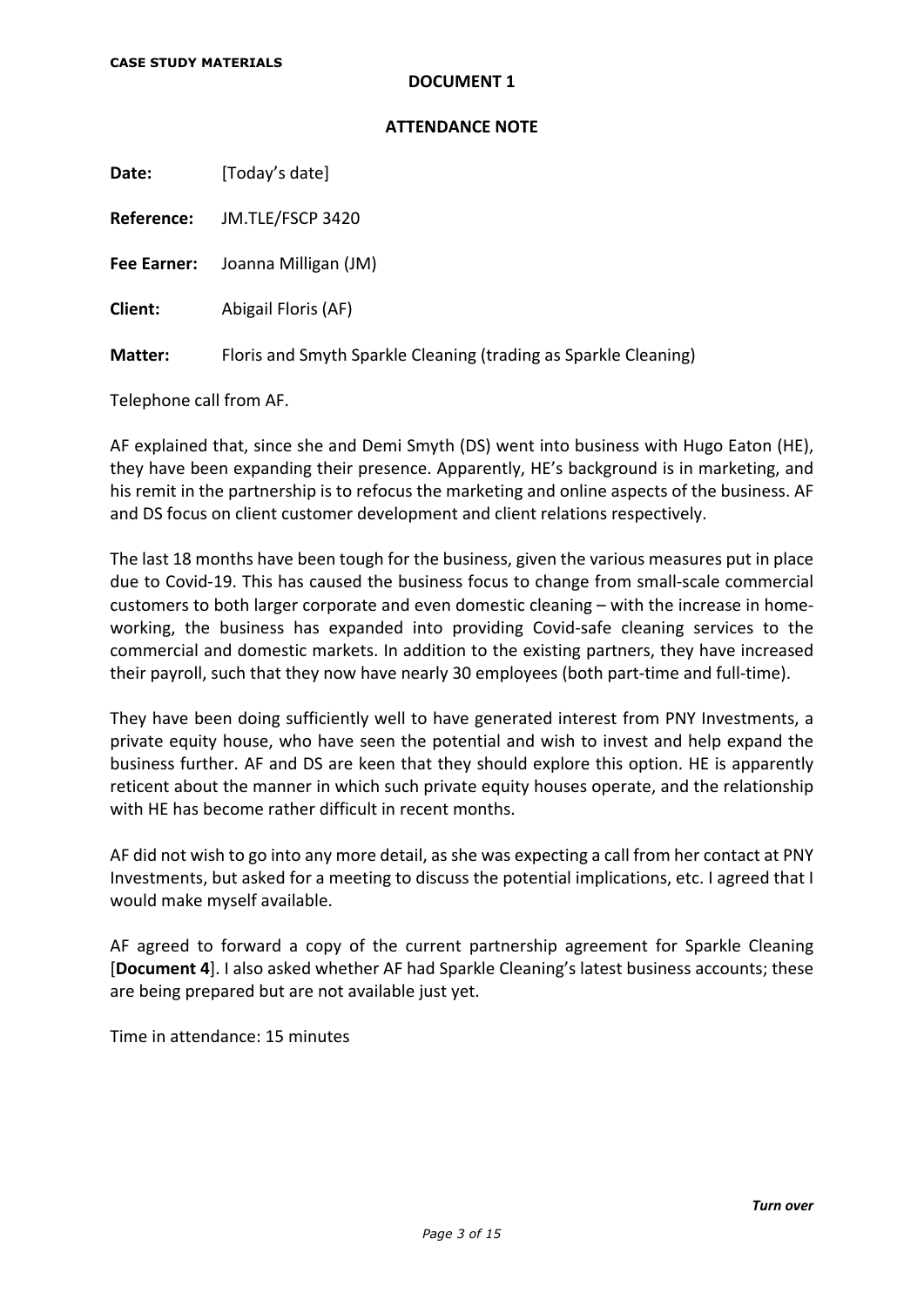# **DOCUMENT 2**

# **KEMPSTON SHELF CO 201505 LIMITED**

Company Search

| Name of Company                                            |         | Kempston Shelf Co 201505 Limited  |                                    |                 |           |                                         |
|------------------------------------------------------------|---------|-----------------------------------|------------------------------------|-----------------|-----------|-----------------------------------------|
| Company Number                                             |         |                                   | KSCTH90083AF                       |                 |           |                                         |
| Company Type                                               |         |                                   | Private company limited by shares  |                 |           |                                         |
| Date of Incorporation                                      |         |                                   | 11 September 2021                  |                 |           |                                         |
| Previous Names                                             |         | None                              |                                    |                 |           |                                         |
| Registered Office                                          |         |                                   | The Manor House, Bedford, MK42 7AB |                 |           |                                         |
| Date of Last Annual Return                                 |         | N/A                               |                                    |                 |           |                                         |
| <b>Accounting Reference Date</b>                           |         |                                   | 31 December                        |                 |           |                                         |
| Accounts                                                   |         | Last filed                        | Next due for<br>period to          |                 |           | Overdue                                 |
|                                                            |         | N/A                               | 31 December<br>2021                |                 |           | N/A                                     |
| <b>Current Directors</b>                                   |         | Directors                         |                                    |                 | Secretary |                                         |
| and Secretary                                              |         | Joanna Milligan                   |                                    | Joanna Milligan |           |                                         |
|                                                            |         |                                   | Susan Morris                       |                 |           |                                         |
| Share Capital                                              |         | Issued                            |                                    | Class           |           | Amount paid up                          |
|                                                            |         | £2                                |                                    | Ordinary $fz$   |           | $f1$ per share                          |
| Shareholders                                               |         | Name                              |                                    | Class           |           | No. of shares                           |
|                                                            |         | Joanna Milligan                   |                                    | Ordinary £1     |           |                                         |
|                                                            |         | Susan Morris                      |                                    | Ordinary £1     |           | 1                                       |
|                                                            |         | Undischarged Mortgages or Charges |                                    |                 |           |                                         |
| Chargee                                                    | Date of | Amount                            |                                    |                 |           | Description of Charge (including assets |
|                                                            | charge  | Secured                           |                                    |                 |           | secured and whether there is a negative |
|                                                            |         |                                   |                                    |                 | pledge)   |                                         |
| N/A<br>Memorandum of Association                           |         |                                   |                                    |                 |           |                                         |
| Standard, unamended                                        |         |                                   |                                    |                 |           |                                         |
|                                                            |         |                                   |                                    |                 |           |                                         |
| Articles of Association                                    |         |                                   |                                    |                 |           |                                         |
| Model Articles for private companies limited<br>by shares  |         |                                   |                                    |                 |           |                                         |
| Unusual documents                                          |         |                                   |                                    | Yes/No          |           | (Include copies)                        |
| Appointment of receiver/administrator/<br>winding-up order |         |                                   |                                    | NO              |           |                                         |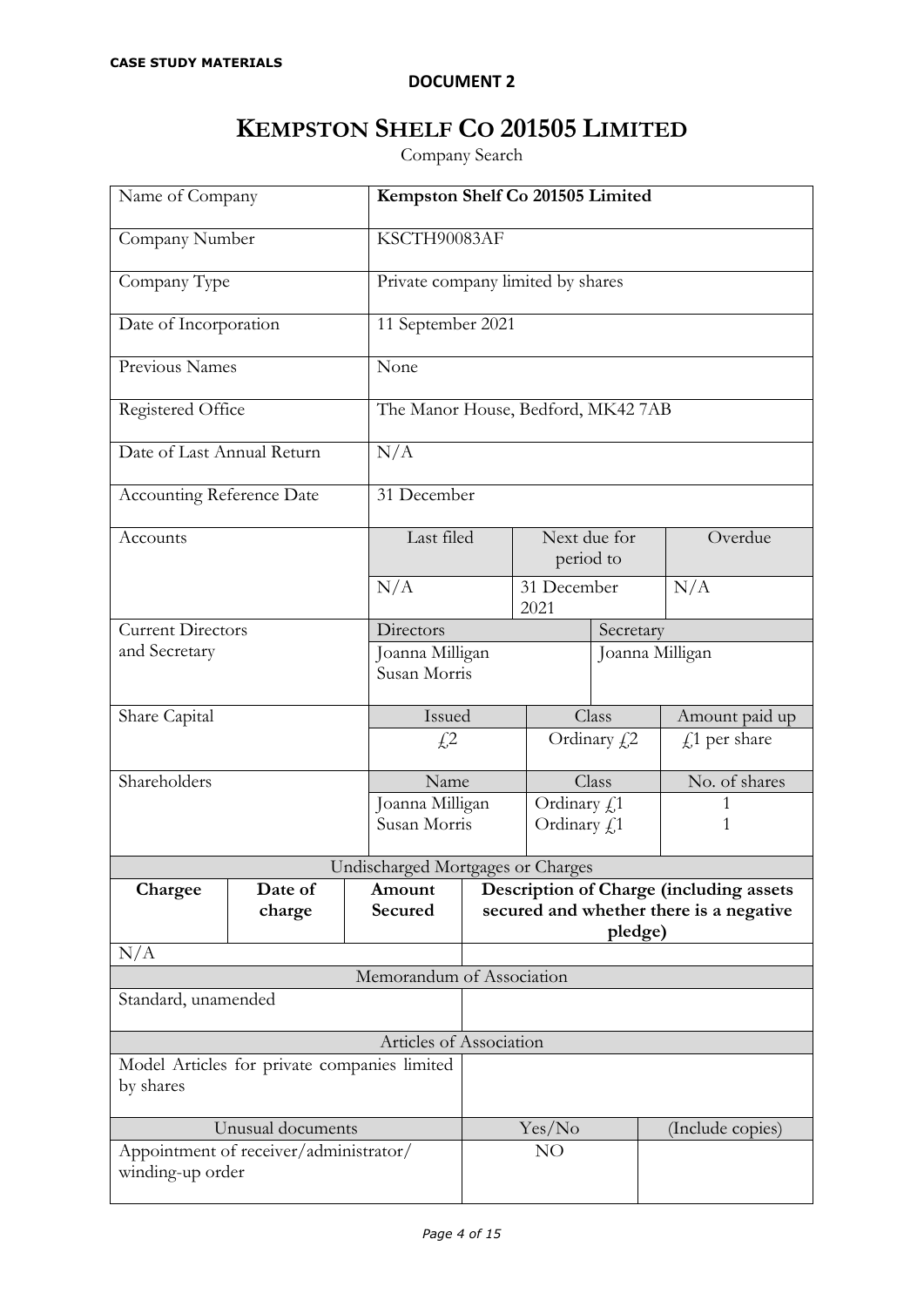| Authority to allot shares under section 551<br>CA 2006 | NO  |                        |
|--------------------------------------------------------|-----|------------------------|
| Any other comments                                     | NO  |                        |
| Report completed by:                                   | JZE | Date: December<br>2021 |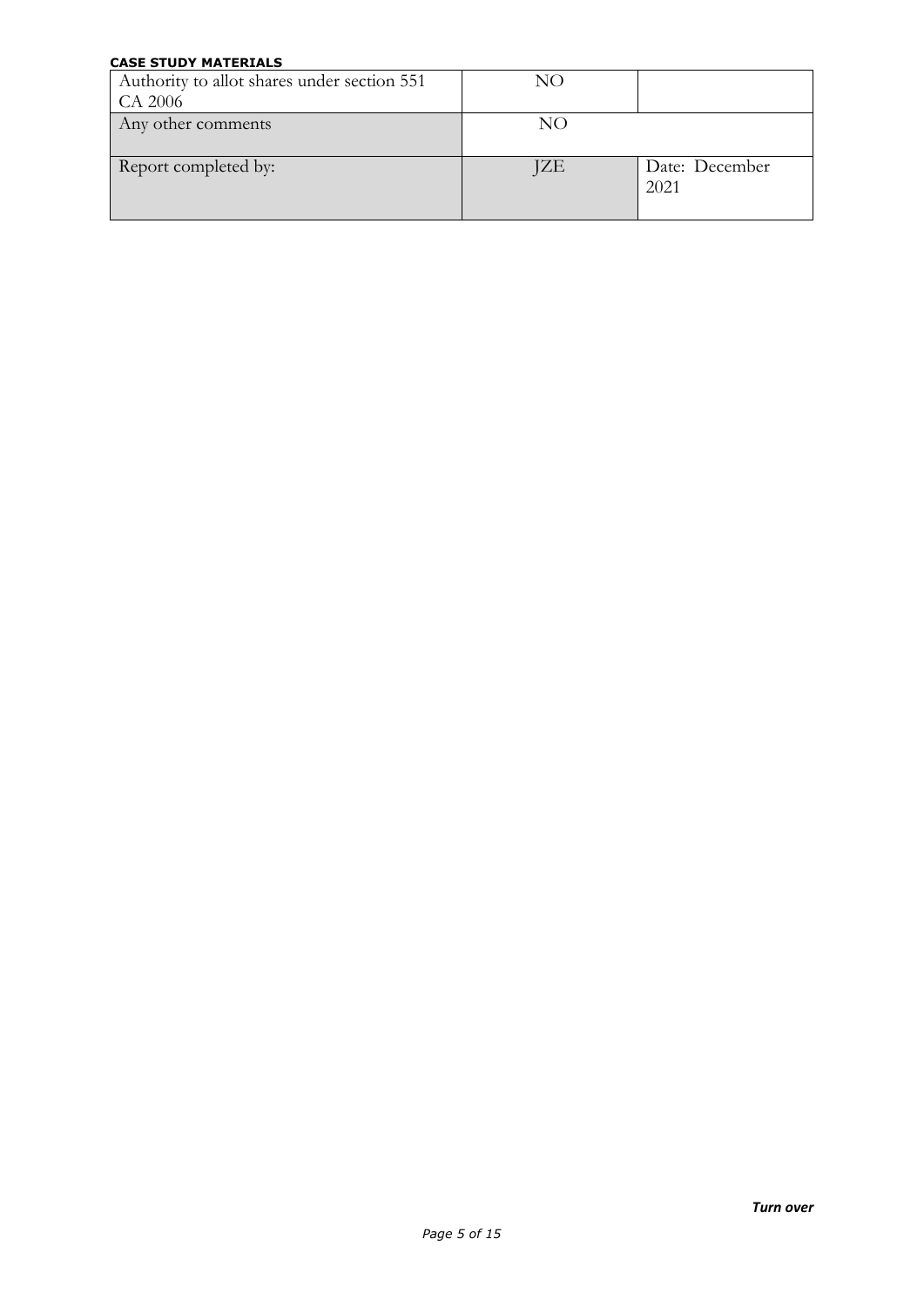# **DOCUMENT 3**

#### **EMAIL**

**From:** aFloris@sparklecleaning.co.uk

**To:** jmilligan@kempstonsllp.com

**Date:** [Today's date]

**Subject:** Investment Opportunity

Dear Jo

Thank you for your time this morning.

I spoke to Richard Batch of PNY Investments this afternoon; PNY Investments is interested in investing in us and has offered to invest up to £2.3 million in what he called 'ordinary and preference shares'. This investment offer comes with a number of potential benefits, such as access to a wider customer base and potentially some corporate clients.

This will mean that we will need to incorporate the business. To be honest, I am not sure what all this means and would be grateful if you can help and advise me on how to proceed. We are all due to meet with Richard Batch in a couple of weeks to discuss exactly what PNY Investments is proposing.

I attach a copy of the Partnership Deed, as you requested [**Document 4**] – I do need to discuss Hugo as well when we meet.

The business accounts are not ready yet, and as I know that PNY Investments will want to see figures too, I have asked our accountants to complete these as soon as possible. However, to give you an indication of the last year's financial position, at year end the partnership had a turnover of £3.86 million, and partnership profits after expenses amounted to £325,000.

I'll be in touch once I've spoken to Richard Batch to confirm the meeting.

Kindest regards

Abby

*Abigail Floris Floris and Smyth Sparkle Cleaning trading as Sparkle Cleaning*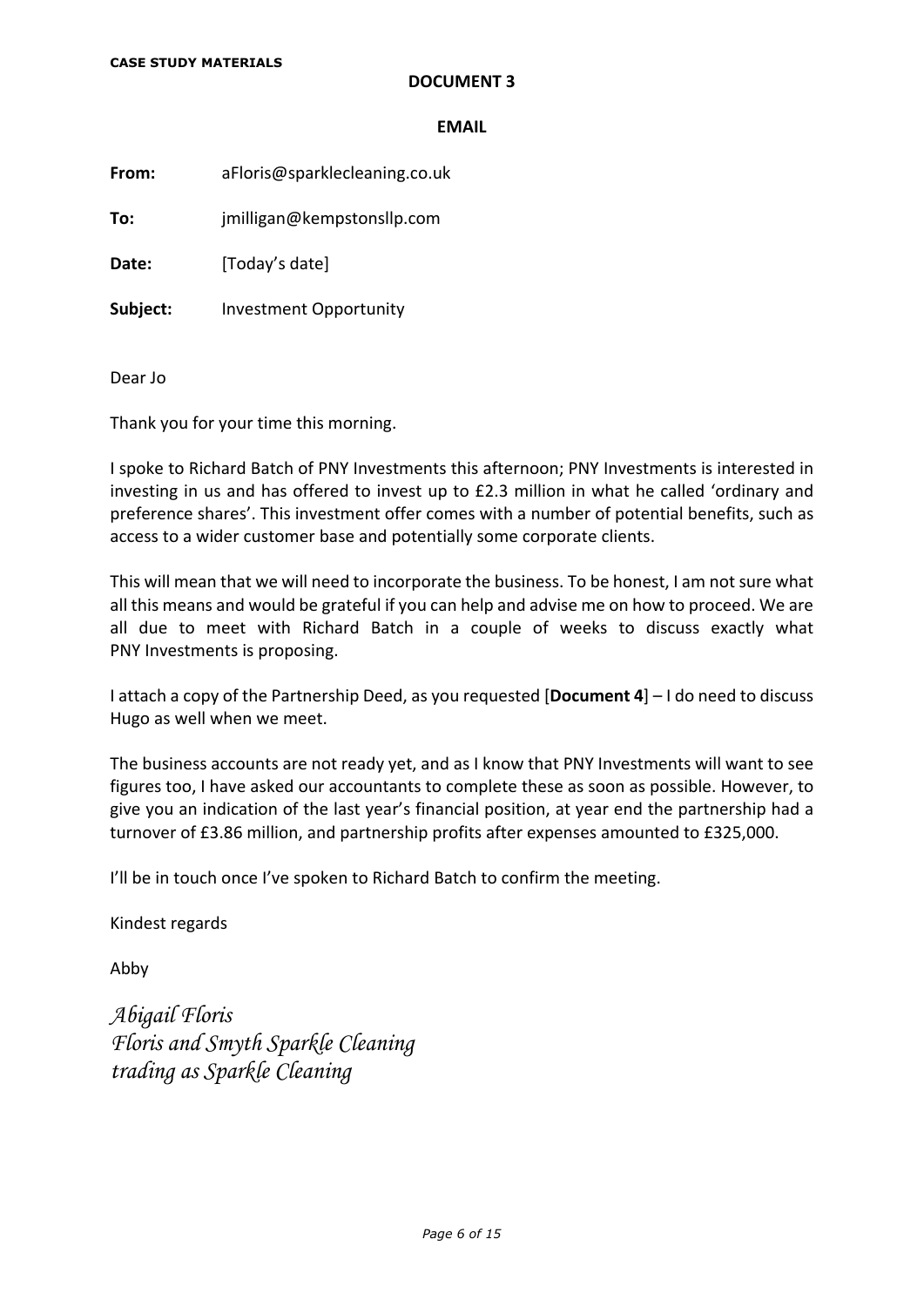# **DOCUMENT 4**

# **PARTNERSHIP DEED**

Date: 21<sup>st</sup> March 2018

Between:

# **Abigail Floris**

and

# **Demi Smyth**

and

# **Hugo Eaton**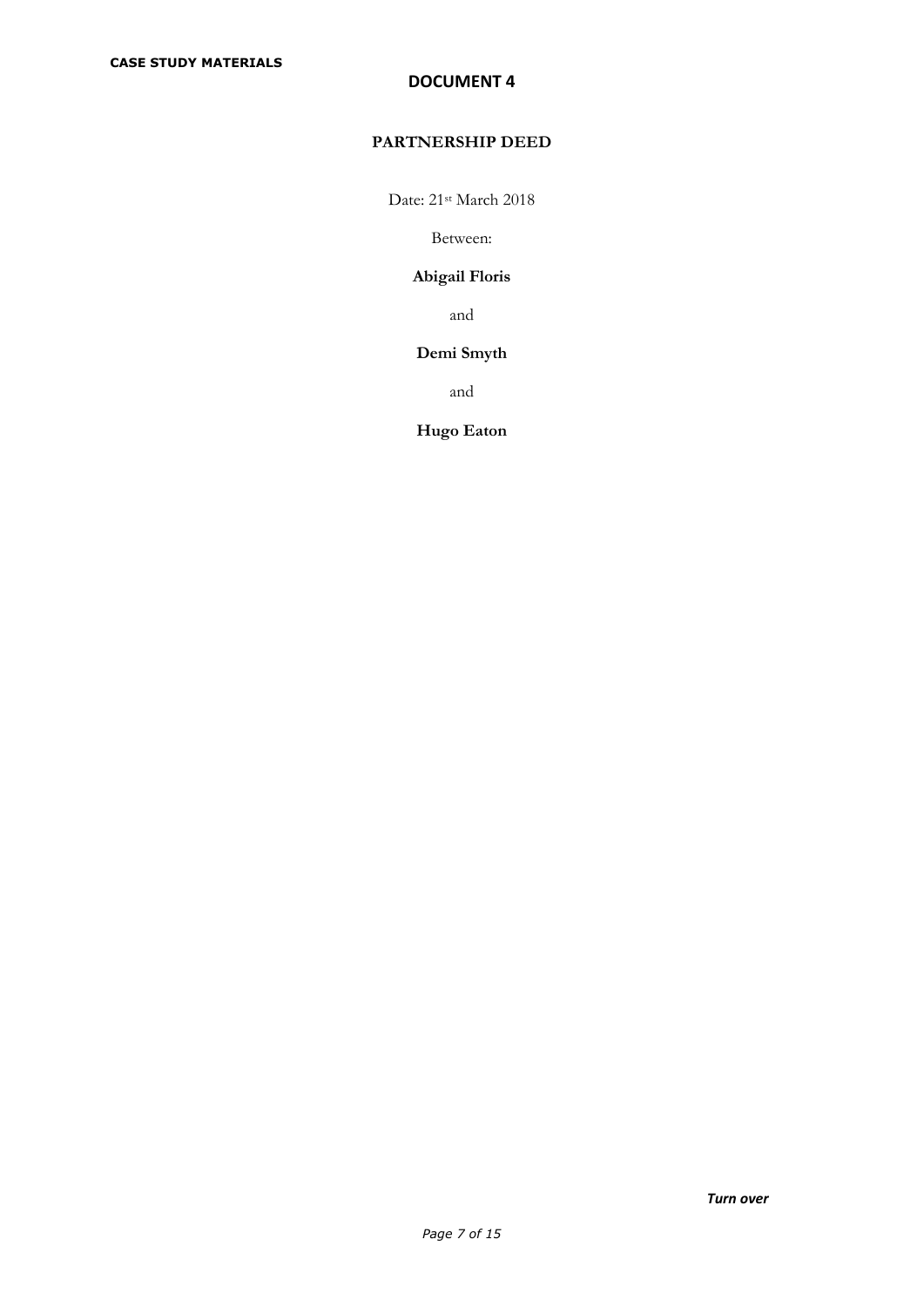# **THIS DEED** is made the 21<sup>st</sup> March 2018

**BETWEEN** the parties whose names and addresses are set out in the first schedule

# **WHEREAS:**

- (1) Abigail Floris and Demi Smyth have for two years been carrying on in partnership the business of providing cleaning services
- (2) The parties to this Deed now wish to carry on in partnership the business of providing cleaning services previously carried on by Abigail Floris and Demi Smyth
- (3) The said parties wish their partnership to commence on 1st April 2018

# **THIS DEED WITNESSES** as follows:

# **1 Interpretation**<br>**1.1** In this Deed and

In this Deed and the schedules to it the following terms shall unless the context otherwise requires have (whether with or without the definite article) the following meanings:

| The Accountants           | Pinkertons or any other firm of chartered accountants approved by the<br>Partners to be appointed as accountants to the Firm                                                                                                                                                                         |
|---------------------------|------------------------------------------------------------------------------------------------------------------------------------------------------------------------------------------------------------------------------------------------------------------------------------------------------|
| <b>Audited Accounts</b>   | the accounts of the Partnership prepared and audited in accordance with<br>clause 17                                                                                                                                                                                                                 |
| Commencement Date         | $1st$ April 2018                                                                                                                                                                                                                                                                                     |
| Continuing Partners       | those Partners (or where the context admits only one remaining Partner that<br>Partner) who were members of the Partnership immediately prior to the<br>Succession Date and are not the Outgoing Partners                                                                                            |
| This Deed                 | this partnership deed as the same may be amended or supplemented from<br>time to time                                                                                                                                                                                                                |
| Financial Year            | the period from 1 <sup>st</sup> April to 31 <sup>st</sup> March (inclusive) or such other period as<br>the Partners may agree from time to time                                                                                                                                                      |
| Firm                      | the Partnership firm                                                                                                                                                                                                                                                                                 |
| Firm Name                 | the name mentioned in clause 3.1 or such other name as may be chosen as<br>the Firm Name under that clause from time to time                                                                                                                                                                         |
| Outgoing Partner          | a Partner who ceases to be a member of the Partnership by her death or as<br>a result of her retirement or expulsion in accordance with any provision of<br>this Deed and including (where the context admits) the personal<br>representatives trustee in bankruptcy or receiver of any such Partner |
| Partners                  | the parties to this Deed and such other persons as may be admitted to the<br>Partnership including (where such have been appointed) their respective<br>personal representatives trustees in bankruptcy receivers and administrators                                                                 |
| Partnership               | the partnership carried on under this Deed                                                                                                                                                                                                                                                           |
| Partnership Bank          | Bedford Bank plc or such other bank as the Partners may choose from time<br>to time                                                                                                                                                                                                                  |
| Partnership Interest Rate | the base lending rate of the Partnership Bank plus 0.25% or such other rate<br>as the Partners may from time to time agree                                                                                                                                                                           |
| Premises                  | The leasehold property known as Bakers Farm, Willingale, Ongar, Essex<br>CM5 0QG and in addition to or in substitution for such premises such other<br>property as the Partners shall agree<br>Page 8 of 15                                                                                          |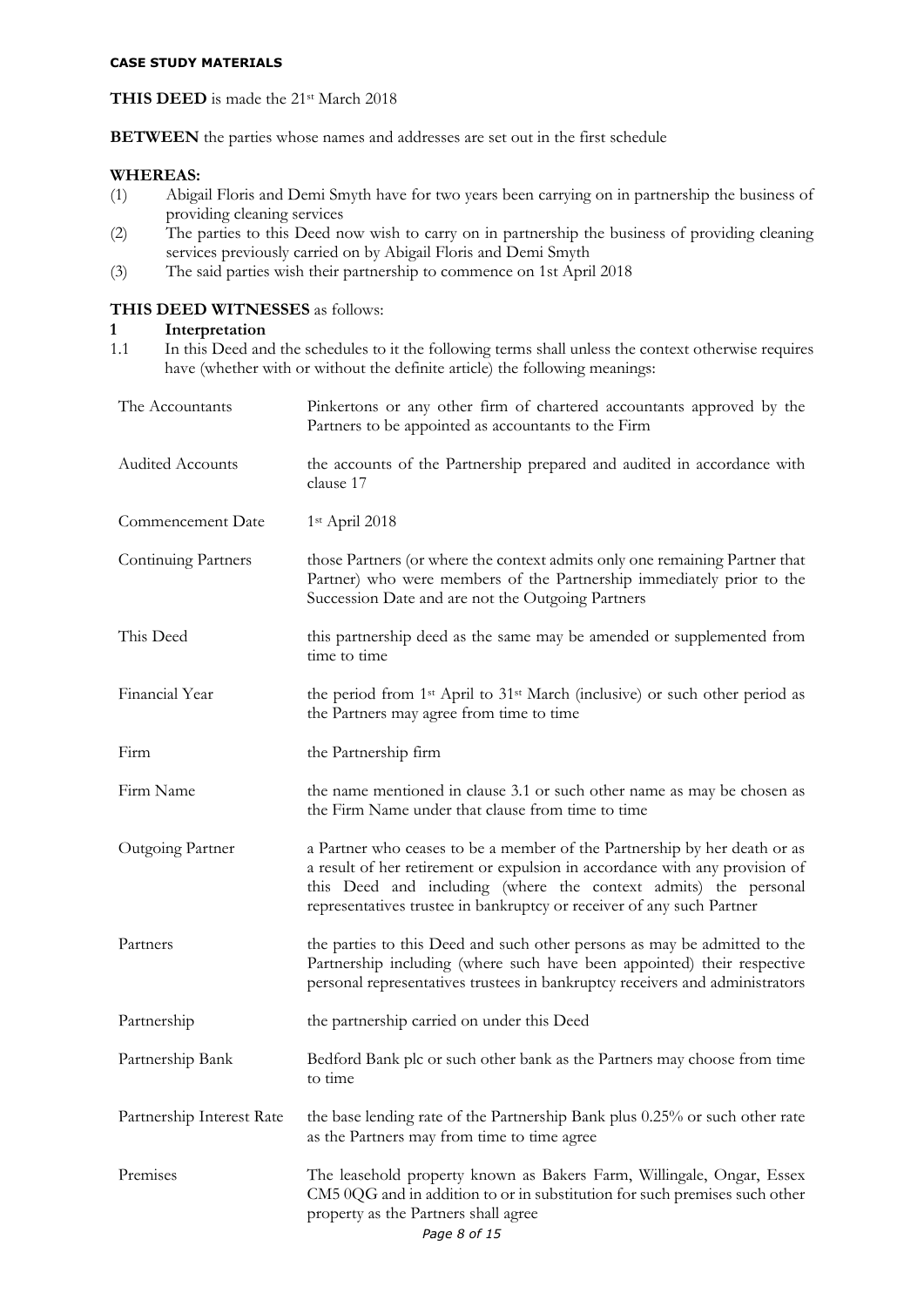| Profits         | the profits of the Firm in any Financial Year as shown in the Audited                                   |
|-----------------|---------------------------------------------------------------------------------------------------------|
|                 | Accounts                                                                                                |
| Succession Date | in respect of an Outgoing Partner the date of her death retirement or<br>expulsion (as the case may be) |
|                 |                                                                                                         |
| Tax             | income tax capital gains tax value added tax national insurance contributions                           |
|                 | (whether employer's employee's or self-employed) business rates (where                                  |
|                 | levied in respect of premises) where leviable on the Partners by reference to                           |
|                 | the Partnership in respect of the Partnership business                                                  |
| Term            | the period from the Commencement Date expiring on 31st March 2025                                       |
|                 |                                                                                                         |
|                 |                                                                                                         |

- 1.2 In this Deed:
	- 1.2.1 reference to any statutory provision shall include any statutory provision which amends or replaces it and any subordinate legislation made under it 1.2.2 the feminine includes the masculine

# **2 1 Nature of business and duration**<br>**2.1 The Partners shall with effect from**

- 2.1 The Partners shall with effect from the Commencement Date carry on in partnership the business of providing cleaning services. The Partnership shall continue for the Term and thereafter unless terminated as provided below. The termination of the Partnership with regard to a Partner shall not terminate the Partnership with regard to the remaining Partners
- 2.2 The nature of the Partnership business may be changed only by the unanimous vote of the Partners

# **3 Firm Name**

- 3.1 The Firm Name of the Partnership shall be Floris and Smyth Sparkle Cleaning (trading as Sparkle Cleaning) and the Partnership shall be known by and contract in the name of and conduct its business using only the Firm Name from time to time. Each of the Partners acknowledges that all proprietary and other rights in the Firm Name are vested exclusively in the Firm
- 3.2 The Partners shall comply with the provisions of the Companies Act 2006 and any regulations or orders from time to time made thereunder
- 3.3 The Firm Name may be changed only by the agreement of all the Partners

## **4 Place of business and partnership property**

- 4.1 The Partnership business shall be carried on at the Premises and such other premises as the Partners shall from time to time agree
- 4.2 Immediately on the execution of this Deed the Partners shall take up a lease of the Premises for a term of five (5) years from 1<sup>st</sup> April 2018 at a yearly rent of fifty thousand pounds ( $\mu$ 50,000). The signed lease shall form part of the Partnership property and the cost of all rent rates repairs insurances and other outgoings and expenses relating to the Premises or to any other property acquired for the purpose of the Partnership business shall be borne by the Partnership

## **5 Partners' duties**

Each Partner shall devote such time and attention to the Partnership as is necessary (except when absent as provided in clause 10 or when incapacitated as provided in clause 11)

# **6 Restrictions**

- Except where otherwise provided below no Partner shall without the consent of all of the others:
- 6.1 enter into any bond or bail or become guarantor for any person
- 6.2 use to the detriment or prejudice of the Partnership or except within her authority as a Partner divulge to any person any trade secret or any other confidential information concerning the business investments or affairs of the Partnership or any of its clients which may come to her knowledge while she is a Partner and which shall not have become public knowledge (otherwise than through her default)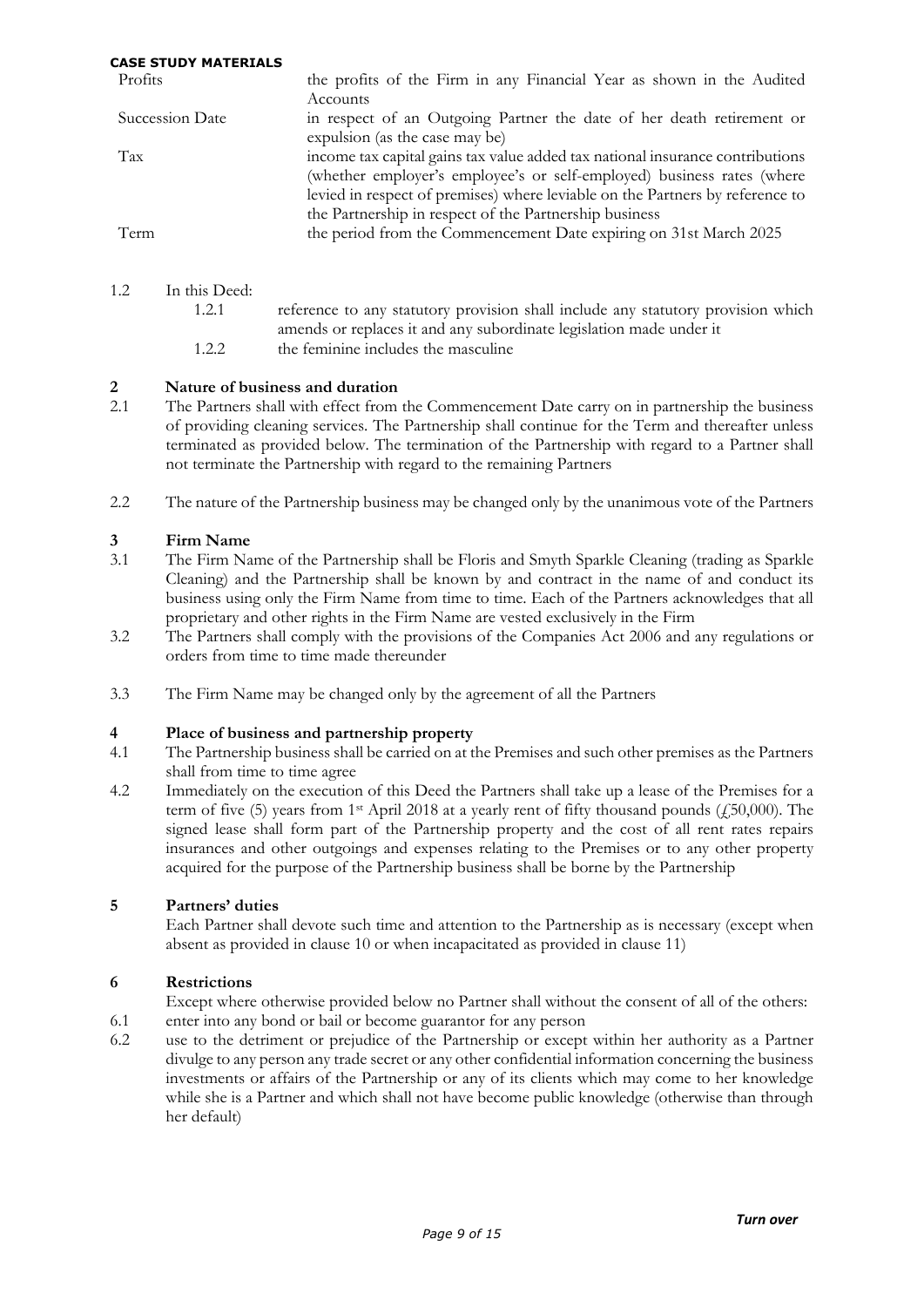# **7 Limits of authority**

- Except where otherwise provided below no Partner shall without the consent of the others:
	- 7.1.1 take any person into executive employment or appoint any person as an agent of the Partnership
		- 7.1.2 terminate the employment of any employee or agent of the Partnership except where in the circumstances instant dismissal is appropriate
		- 7.1.3 lend any of the money of the Partnership to any person or persons or use the name or any other property of the Partnership other than for the purposes of the Partnership business
		- 7.1.4 give any security or promise for the payment of money on account of the Partnership or enter into any guarantee for the indebtedness of the Partnership other than in the ordinary course of business or with the approval of the other Partners
		- 7.1.5 draw accept or indorse any cheque or other bill of exchange or promissory note on account of the Partnership unless authorised in accordance with the then current mandate of the Partnership Bank account
		- 7.1.6 enter into any arrangement as a result of which the Partners may risk the loss of, or be made liable for, any sum or sums in respect of that arrangement in aggregate exceeding  $f10,000$
		- 7.1.7 compromise compound or release any debt due to the Partnership except in the ordinary course of business for any single transaction up to a limit of  $\text{\textsterling}2,000$
		- 7.1.8 assign mortgage or charge the Profits or Partnership assets or any part of them or her interest in the Partnership or any part of it
- 7.2 Any Partner committing a breach of any of the above provisions of this clause 7 or the provisions of clause 6 shall indemnify and keep the other Partners indemnified from and against all losses damages actions proceedings costs and expenses arising directly or indirectly out of such breach without prejudice to any power of expulsion vested in the Partners by this Deed or otherwise

# **8 Third party assurance**

Should the Partnership Bank or any other person require one or more of the Partners to guarantee the Partnership's indebtedness (present future actual or contingent) or require one or more of the Partners to stand as surety for any such indebtedness the decision to accede to such a request shall require the consent of the Partners

## **9 Insurance**

The Partnership shall effect and maintain in its name all such insurance policies in such amount of cover against claims in the conduct of its business and otherwise as the Partners shall from time to time decide

## **10 Holidays**

In each calendar year each Partner shall be entitled to take annual holidays of up to 5 weeks in addition to public and religious holidays. A Partner may not take more than 2 weeks consecutively. A Partner must have the agreement of the other Partners as to when she takes her holiday. If a Partner does not take her full 5 weeks then that Partner may with the consent of the other Partners carry forward into the next calendar year up to one-half of her entitlement

## **11 Illness**

A Partner who is incapacitated by reason of illness accident or other cause from carrying out her duties under this Deed shall produce such evidence as the other Partners may reasonably require of her incapacity

# **12 Capital**

- 12.1 Each Partner shall on or before 1st April 2018 contribute the cash sums or assets and interests as the case may be set out in the second column of the third schedule below
- 12.2 All Partnership assets including goodwill and the premises in which the Partnership business shall from time to time be carried on shall be Partnership property and shall (unless otherwise agreed) belong to the Partners jointly or shall (if vested in any individual Partner) be held by her in trust for all of the Partners and the other Partners shall indemnify such Partner against all liability which may arise whether directly or indirectly out of such ownership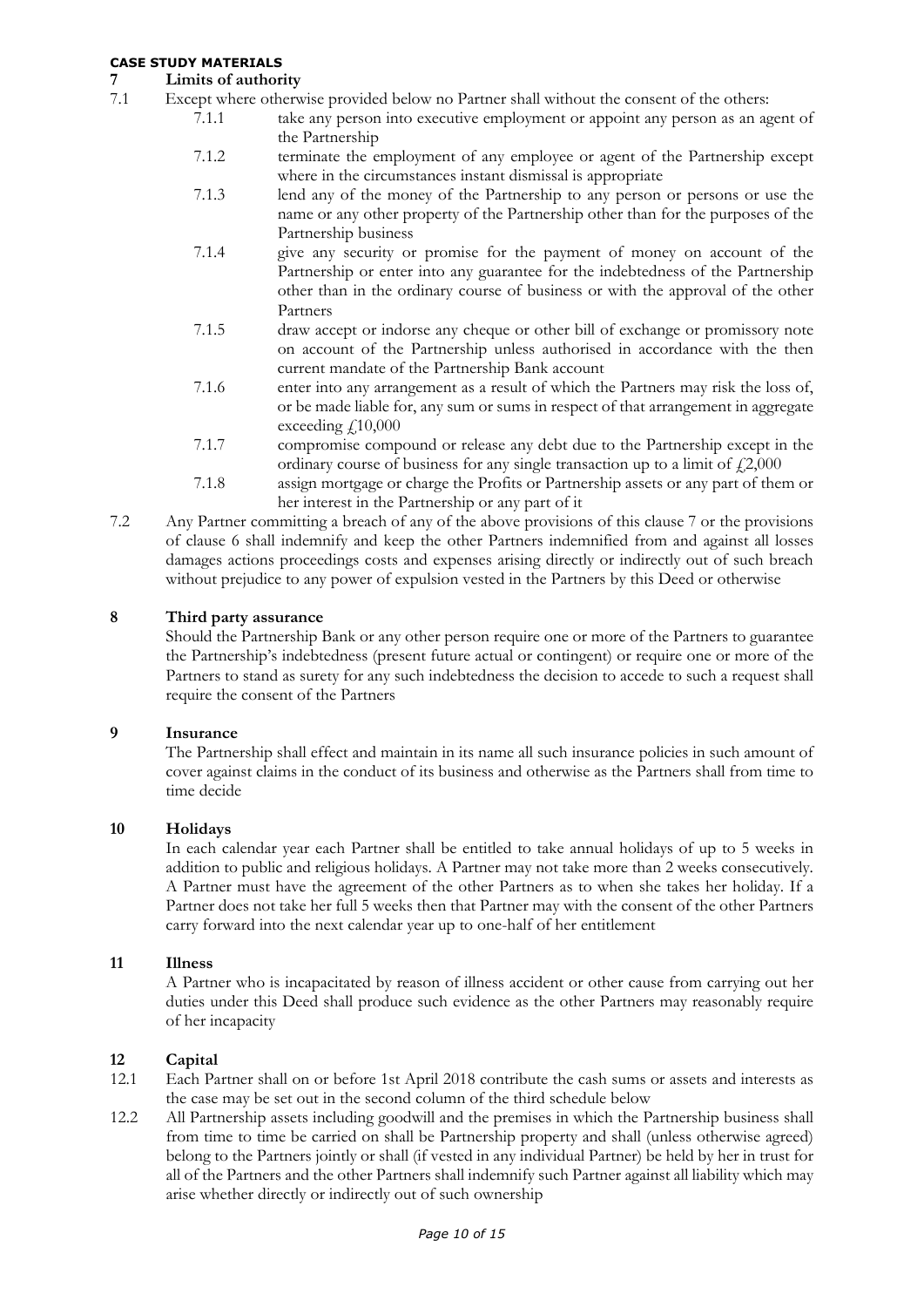- 12.3 Profits and losses of a capital nature shall be shared by the Partners in the same proportions as their respective capital contributions
- 12.4 Except with the agreement of all the other Partners no Partner may withdraw capital from the Firm

# **13 Profits, losses and liabilities**

- The Profits for each Financial Year shall belong to the Partners in such proportions as are set out in the second schedule or as shall otherwise be agreed by all of the Partners from time to time
- 13.2 All losses and all liabilities of an income nature of the Firm shall unless otherwise agreed by all of the Partners be borne by the Partners in the same proportions as those in which they would have been entitled to share in the Profits for the Financial Year during which such losses or liabilities are incurred

#### **14 Drawings**

Each Partner may draw out of the Partnership Bank account on account of her entitlement to her share of the Profits on the first day of each month such monthly sum and such additional drawings as may be agreed in advance by the Partners

#### **15 Books of account**

Proper books of account shall be kept by the Partners showing all receipts and payments on behalf of the Firm and all such other matters transactions and things as are usually written and entered into similar books of account. Such books of account shall not be removed from the Premises. Each Partner shall by herself or by her duly authorised representative have free access to such records and shall be entitled to take copies of them for the period during which she is a Partner and for 2 years after her Succession Date

#### **16 Banking**

All money and securities belonging to the Partnership shall be paid into the Partnership Bank account at or deposited for safe custody with the Partnership Bank. All cheques on the Partnership Bank account shall be drawn in the name of the Partnership

#### **17 Annual accounts**

- 17.1 As at the last day of each Financial Year the Partnership shall instruct the Accountants to take an account of the assets and liabilities of the Firm and of all dealings and transactions of the Firm during the Financial Year and of all matters and things usually contained in accounts of a like nature taken by persons engaged in a like business including without limitation due provision for Tax for which the Partnership is liable to account and in taking such account a fair and reasonable valuation shall be made of all items
- 17.2 The balance sheet shall be signed by all of the Partners and the Audited Accounts shall then become binding on each of them except that any Partner may require the rectification of any manifest error discovered in any of the accounts within 6 months of the date when the balance sheet was signed by all of the Partners

# **18 Management**<br>**18.1 Except where**

Except where otherwise provided in this Deed all matters relating to the management and conduct of the affairs of the Partnership and any agreement consent decision or approval required by this Deed to be made or given by the Partners shall be decided by votes taken at a meeting of the Partners. Except as provided in clause 18.2 or 18.3 at all meetings each Partner shall be entitled to one vote and resolutions shall be passed by a simple majority. All meetings of Partners shall be convened on not less than 14 clear days' notice given to each of the Partners wherever she may then be. The necessary quorum for all meetings shall be not less than two-thirds in number of the Partners at that time entitled to attend and vote at the meeting present in person or by proxy (who shall be another Partner appointed by a written instrument signed by the absent Partner and presented to the meeting). It shall not be necessary to give notice of a meeting to any Partner for the time being absent from the United Kingdom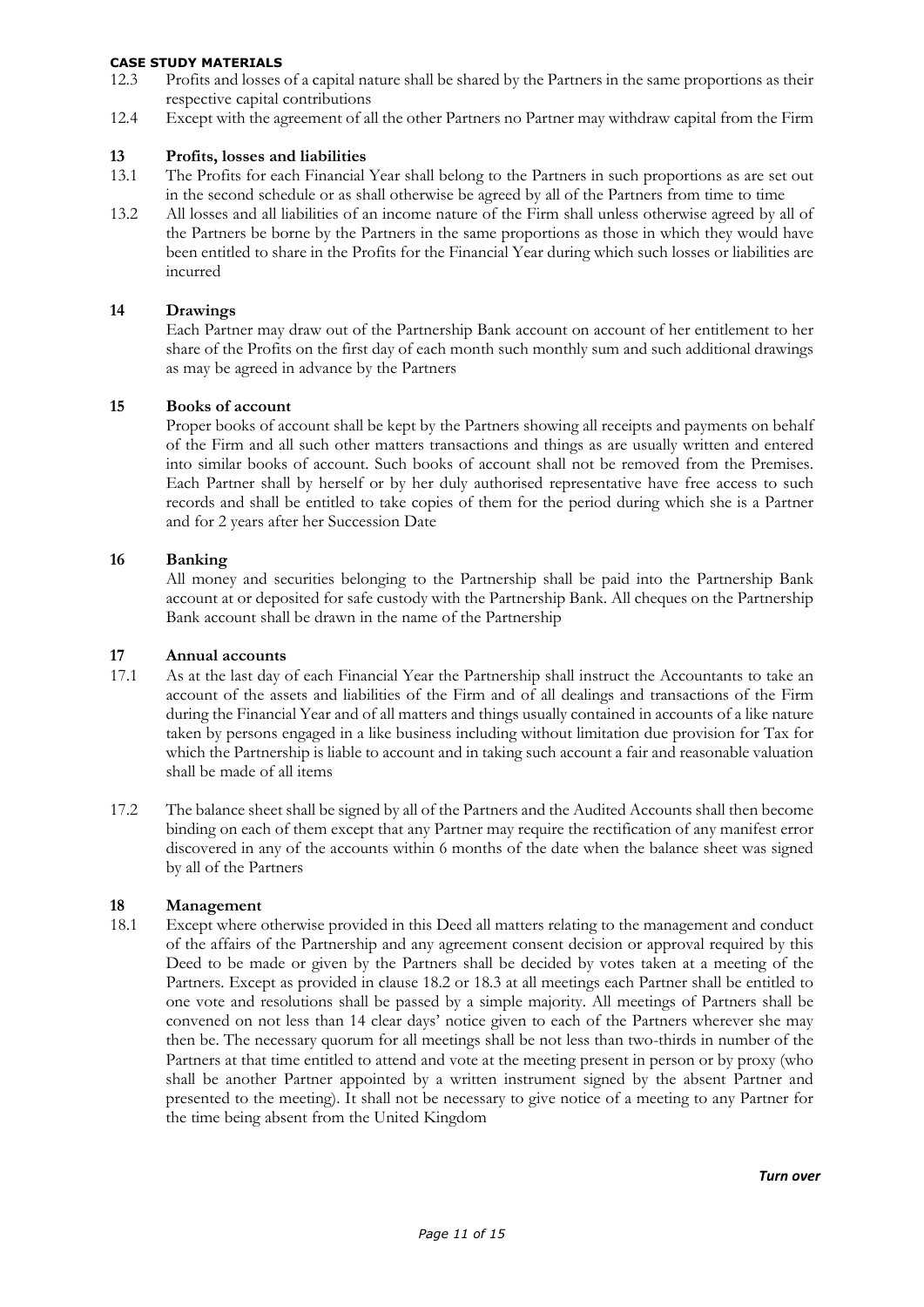- 18.2 At a Partners' meeting those matters for which under this Deed the approval consent agreement or decision of all of the Partners is required shall be resolved only by a unanimous vote of all those Partners present or voting by proxy
- 18.3 At a meeting of Partners at which a resolution for the expulsion of any Partner is sought the Partner in question shall be entitled to be advised a reasonable time beforehand of the grounds of her proposed expulsion and to attend the meeting and be heard. No single resolution for expulsion shall relate to more than one Partner. For such a resolution to be effective two thirds of the Partners other than the Partner whose expulsion is sought must vote in favour of the resolution whether attending the meeting or voting by proxy

# **19 Retirement**

- 19.1 Any Partner may on 1st April 2019 or thereafter retire from the Partnership on giving not less than 3 months' previous notice in writing to the other. The date of expiration of such notice shall be her Succession Date. The giving of notice shall be without prejudice to any provision in this Deed entitling the other Partners to terminate the Partnership in respect of her or to expel her during the currency of the notice. For the avoidance of doubt a Partner may serve notice of retirement to expire on 31st March 2019
- 19.2 If a Partner who has given a notice under clause 19.1 dies during the currency of the notice then the notice shall become void
- 19.3 A Partner shall retire at the end of the Financial Year during which she reaches the age of 65 years as if she had given notice under clause 19.1 to that effect
- 19.4 Following service of a notice under clause 19.1 the other Partners may at any time thereafter suspend such Partner from the Partnership upon such terms as they in their absolute discretion may decide and which terms shall be notified in writing to all Partners

# **20 Expulsion**

- 20.1 If any Partner shall:
	- 20.1.1 commit a serious breach of any of the provisions in this Deed or of any duties implied by law which in either case has as its object or result the material disadvantage of the Partnership or
	- 20.1.2 fail to account for money received by her in respect of any Partnership transaction or
	- 20.1.3 fail to pay to the Partnership within 30 days of being requested in writing to do so any sum owed by her to the Partnership or
	- 20.1.4 have no reasonable prospect of paying or be unable to pay her debts the amount or aggregate amount of which equals or exceeds the bankruptcy level (within the meaning of the Insolvency Act 1986 Section 267) or enter into a compromise for the benefit of her creditors generally or
	- 20.1.5 be convicted of any criminal offence other than a minor motoring offence or
	- 20.1.6 be subject to an order of the court or the court appointment of a deputy under the Mental Capacity Act 2005 Section 16

then the other Partners (but only if they are more than one) may convene a Partners' meeting which shall be conducted in accordance with the provisions of clause 18.3 and having so resolved may at any time within 3 months after becoming aware of such breach or other ground by notice in writing given to the Partner concerned expel her from the Partnership and the date of service of such notice shall be her Succession Date

20.2 Expulsion under clause 20.1 shall be without prejudice to any claim the other Partners may have against the expelled Partner in respect of any act or omission leading to that Partner's expulsion

## **21 Termination and option to purchase**

The Continuing Partners shall have an option to purchase the share of the Outgoing Partner in the Partnership such option to be exercised by written notice given to the Outgoing Partner at any time within 3 months prior to or 2 months after the Succession Date subject to the following conditions:

- 21.1 On the Succession Date the Partnership shall be terminated but only as to the Outgoing Partner and it shall continue as between the Continuing Partners
- 21.2 The Outgoing Partner shall be entitled to her share of the Profits for the Financial Year during which the Succession Date occurs apportioned on a daily basis for the period from the commencement of such Financial Year to the Succession Date
- *Page 12 of 15* 21.3 The Outgoing Partner is not entitled to any share or interest in the property of the Partnership or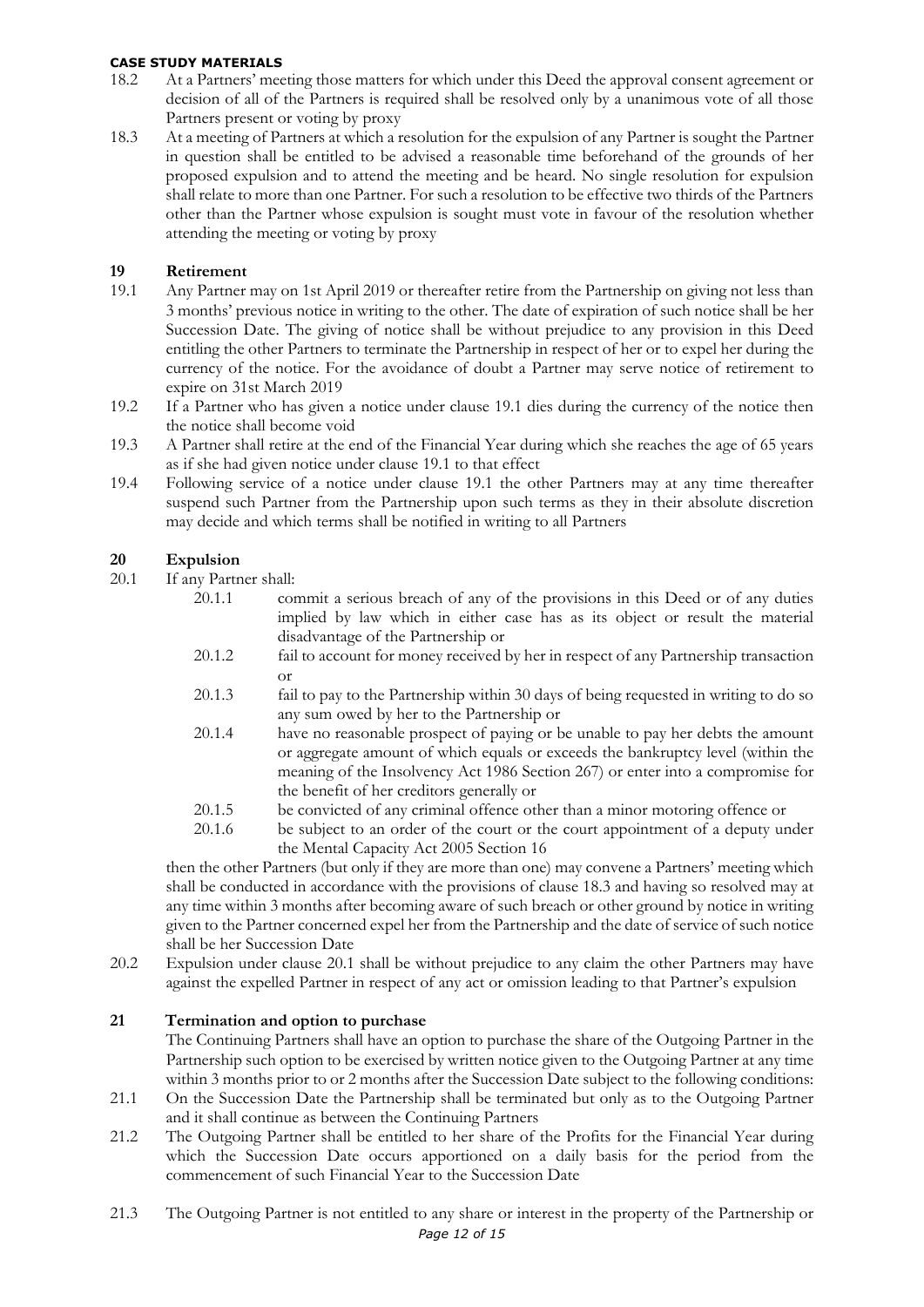Profits arising after her Succession Date

- 21.4 The Partnership shall instruct the Accountants to prepare as quickly as is reasonably practicable a balance sheet as at the Succession Date and a profit and loss account for the period from the date of the last Audited Accounts (or from the commencement of the Partnership if no Audited Accounts have been adopted) to the Succession Date
- 21.5 An Outgoing Partner's share of the Profits to the Succession Date shall be paid to her not later than 12 months from the Succession Date together with interest from the Succession Date at the Partnership Interest Rate
- 21.6 The Continuing Partners shall within 24 months after the Succession Date pay to the Outgoing Partner a sum equal to the balance then standing to the credit of the Outgoing Partner's capital account together with interest from the Succession Date at the Partnership Interest Rate but excluding any value attached to goodwill as at the Succession Date. The Outgoing Partner shall not be entitled to any further capital payment in connection with her ceasing to be a Partner
- 21.7 The Outgoing Partner shall on or before her Succession Date deliver up to the Continuing Partners lists of client correspondence and all other documents papers and records (in whatever form these may be stored) which may have been prepared by her or have come into her possession while she was a Partner and she shall not retain copies of them. Title and copyright of all such documents shall vest in the Partnership
- 21.8 The Outgoing Partner shall sign execute and do all such documents deeds acts and things as the Continuing Partners may reasonably request for the purpose of enabling the Continuing Partners to recover and get in the book debts and other assets of the Partnership or for the purpose of appointing a new trustee of any of the Partnership property or for the purpose of conveying assigning or transferring to the Continuing Partners any of the Partnership property which immediately prior to the Succession Date is vested in the Outgoing Partner as one of the Partners or in trust for the Partnership
- 21.9 In consideration of the covenants by the other Partners contained in this Deed each of the Outgoing Partner and the Continuing Partners irrevocably appoints each and any of the other Outgoing and Continuing Partners her attorney for the purpose of signing executing and doing all notices documents deeds acts and things at any time required to be signed executed or done by her

# **22 Dissolution**

- 22.1 The Partnership may be dissolved by not less than two thirds of the Partners at any time after the 1st April 2019 giving at least 3 months' notice in writing to the other Partner of their intent and upon the expiry of such notice the dissolution shall take effect. For the avoidance of doubt notice of dissolution may be served to expire on 31st March 2019
- 22.2 Upon the expiry of a notice under clause 22.1 or if the Partnership shall otherwise be dissolved the winding up of the business and undertaking of the Partnership shall be administered in accordance with the Partnership Act 1890 Section 44

## **23 Covenants**

Each Partner covenants with all the other Partners that:

- 23.1 (except when the Partnership is dissolved) she will not after her Succession Date either for herself or for or jointly or in conjunction with or on behalf of any other person firm or company represent herself as a Partner in or as an employee of or a consultant to the Partnership or that she is in any way connected with or has authority to bind the Partnership
- 23.2 (except when the Partnership is dissolved) she will not after her Succession Date either for herself or for or jointly or in conjunction with or on behalf of any other person firm or company use the Firm Name or any name which may in any way (whether visually audibly or otherwise) be confused with the Firm Name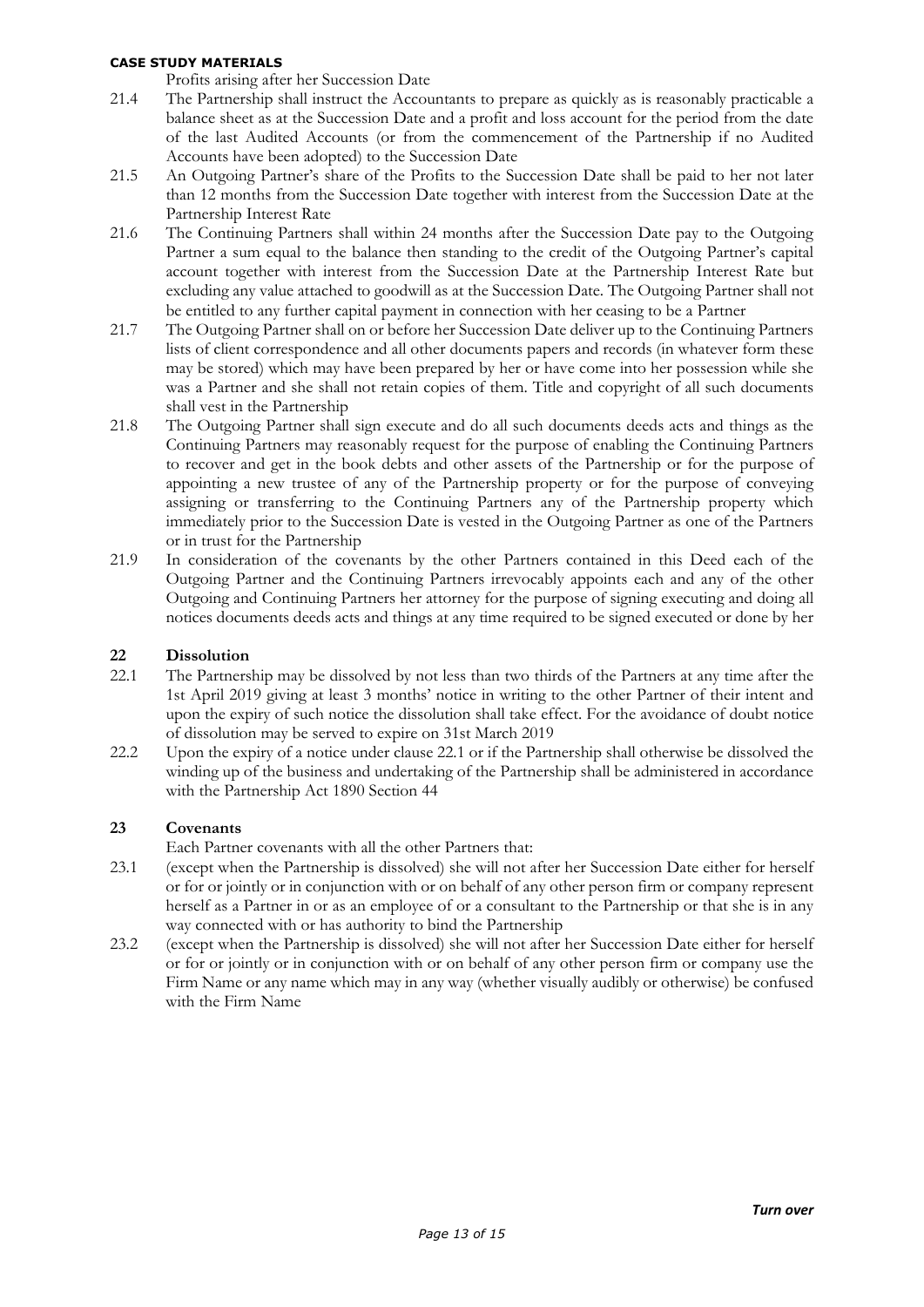#### **24 Notices**

- 24.1 Any notice given by any of the Partners shall be served by pre-paid recorded delivery post or by facsimile transmission to the address or number of the Partner to be served as set out in this Deed or as may be notified for that purpose from time to time. Any such notice shall be deemed to be effectively served:
	- 24.1.1 in the case of service by pre-paid recorded delivery post 48 hours after it has been placed in the post
	- 24.1.2 in the case of service by facsimile transmission on the next following day

and in each case notice shall be deemed given both in the jurisdiction of despatch and in that of receipt. A notice given by more than one Partner may be in one or more copies each signed by one or more of them

24.2 A notice given under or in connection with this Deed is not valid if sent by e-mail

**IN WITNESS** whereof this Deed has been executed the day and year first above written

## **FIRST SCHEDULE**

#### **The Parties**

| Partner's name | Partner's address                                               |
|----------------|-----------------------------------------------------------------|
| Abigail Floris | Ridings, Willingale, Ongar, Essex CM5 0QG                       |
| Demi Smyth     | Lawrence Moorings, Sheering Mill Lane, Sheering, Essex CM21 9PE |
| Hugo Eaton     | 35 West Hayes, Hatfield Heath, Essex CM22 9UY                   |
|                |                                                                 |

#### **SECOND SCHEDULE**

### **Division of Profits**

| Partner's name | <b>Profit share</b> |
|----------------|---------------------|
| Abigail Floris | $35\%$              |
| Demi Smyth     | $35\%$              |
| Hugo Eaton     | $30\%$              |

#### **THIRD SCHEDULE**

# **Contribution and Division of Capital**

| Partner's name | Capital $fi$                                                                |
|----------------|-----------------------------------------------------------------------------|
| Abigail Floris | 350,000 (share of all assets of existing partnership business including all |
|                | intellectual property rights associated with Sparkle Cleaning)              |
| Demi Smyth     | 350,000 (share of all assets of existing partnership business including all |
|                | intellectual property rights associated with Sparkle Cleaning)              |
| Hugo Eaton     | 300,000 (cash)                                                              |